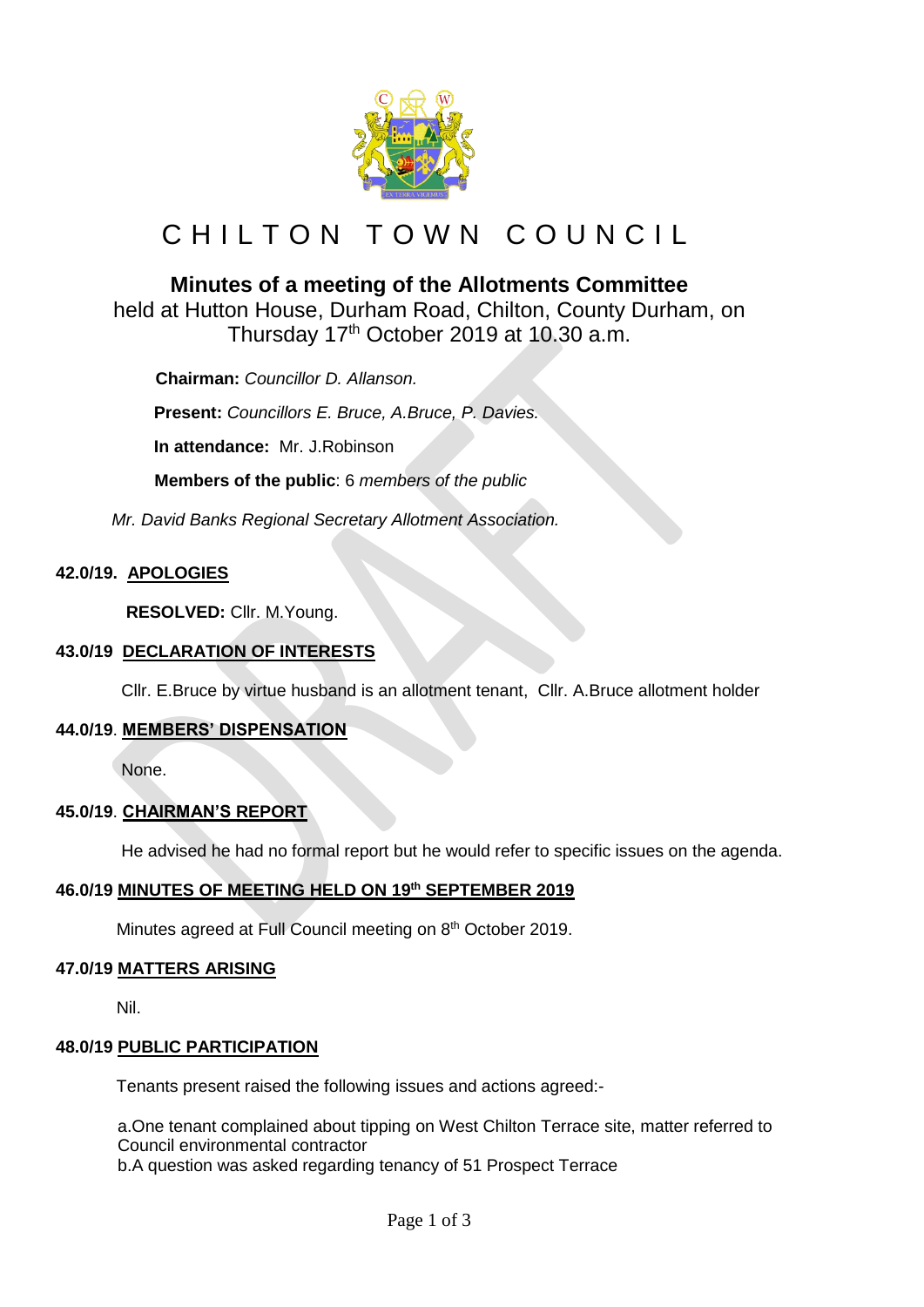c. A request to remove rubbish by burning same on Hambleton Way. Clllr. D.Allanson to liaise with tenants

d. Discussion took place regarding replacement fencing on Hambleton Way. A report to be presented to the November allotment committee.

e.reference to plot 107 and further dumping of rubbish. Cllr. D.Allanson agreed to look into matter

e. several tenants referred to plot 110, Clerk advised work to clean up the plot will begin 19<sup>th</sup> October.

f. Large black smoke had been seen on one site, and tenants felt it was either rubber/plastic. Cllr. D.Allanson advised a letter will be sent to the tenant advising this is against their tenancy agreement.

#### **49.0/19 BEE KEEPING**

 The Chairman advised the Council had determined at this time no bee keeping to take place on allotments. However, it agreed to consider the issue again in the future if evidence was provided that the keeping of same was safe under health and safety.

## **50.0/18 WATER**

The Chairman advised all water had been turned off across the sites from 1<sup>st</sup> October 2019, and records taken of meter readings. However there is an issue which Council will raise over NWA instructions not to turn off the meter at West Chiton Terrace site.

#### **51.0/19 ALLOTMENT MEASURING**

Mr. D.Banks, Regional Secretary of Allotment Association presented his report on the measuring of all plots in the Town Council ownership (copy of presentation attached). He based his report on 1 average site being £25 per annum fee. The total is 16.1 acres of land owned by Council in form of allotments. He divided plots into sections as follows:-

1 has nil 2 has 14 3 has 45 4 has 16 5 has 26 6 has 116 No size determined is 2 Garages 2

Total of 221. Based on his calculations and using the current allotment fee income would be £7000. Band 5 would be the base size and a cost of £25. Remainder would be adjusted up/down. Attached (spreadsheet identifies actual amounts). Members agreed to table and discuss at the November meeting.

Members of the public were asked to leave due to confidential nature of business

#### **52.0/19 INSPECTIONS**

 The Chairman reported on current issues in regards to allotment inspections. There is an issue with 1 allotment, and it was agreed to issue the first warning letter.